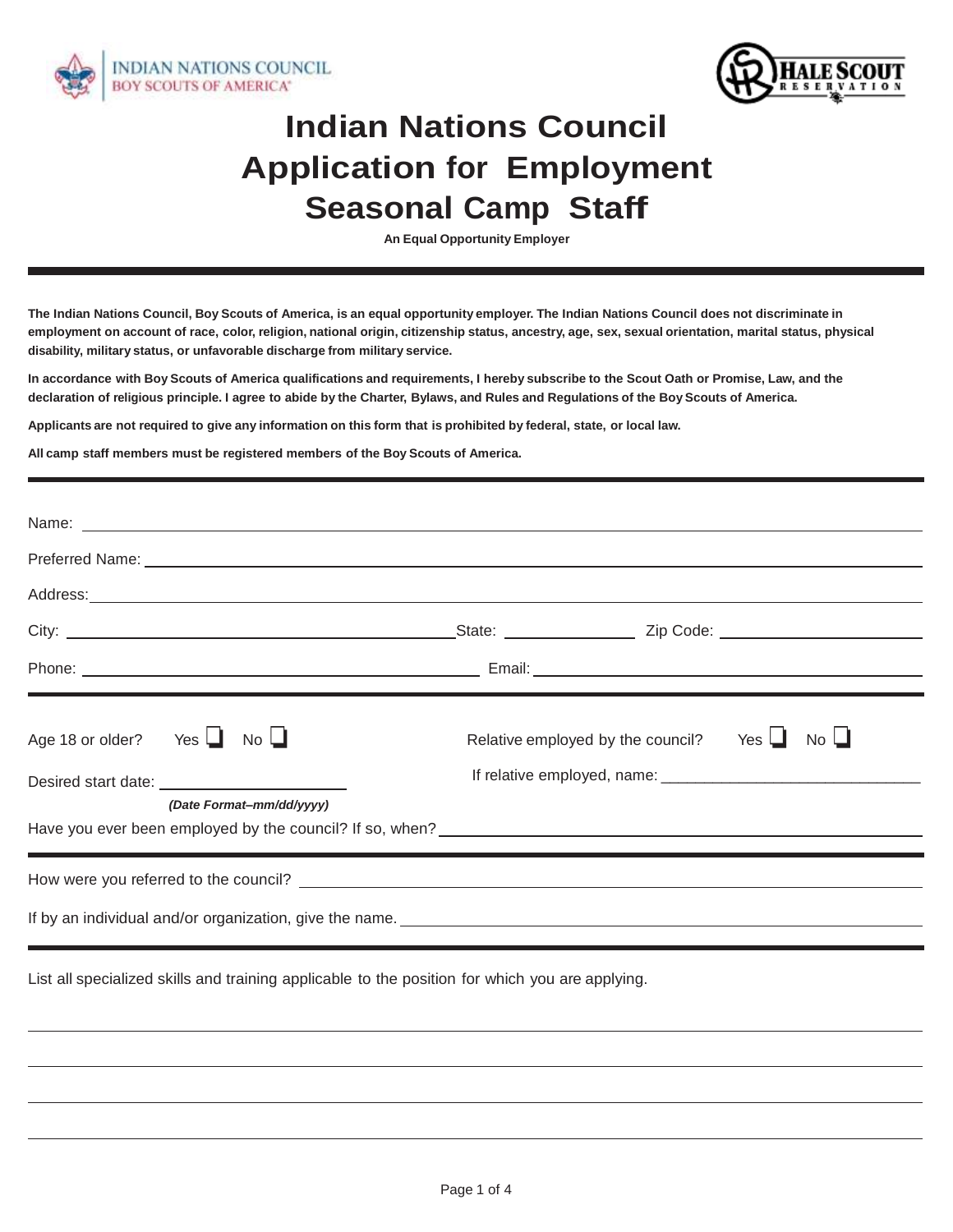| <b>Education</b>                                                                     |                                                                                                                                                                                                                                           |                                          |
|--------------------------------------------------------------------------------------|-------------------------------------------------------------------------------------------------------------------------------------------------------------------------------------------------------------------------------------------|------------------------------------------|
|                                                                                      |                                                                                                                                                                                                                                           |                                          |
| (Attach information about<br>other degrees or diplomas<br>earned or in progress on a |                                                                                                                                                                                                                                           | Graduated: Yes $\Box$ No $\Box$          |
| separate sheet. Also include                                                         |                                                                                                                                                                                                                                           |                                          |
| technical or business training.)                                                     |                                                                                                                                                                                                                                           |                                          |
|                                                                                      | Location:                                                                                                                                                                                                                                 |                                          |
|                                                                                      |                                                                                                                                                                                                                                           |                                          |
| Licenses and                                                                         | License or Certificate: <u>experience</u> and the set of the set of the set of the set of the set of the set of the set of the set of the set of the set of the set of the set of the set of the set of the set of the set of the s       |                                          |
| <b>Certifications</b>                                                                |                                                                                                                                                                                                                                           |                                          |
| (Attach information about                                                            |                                                                                                                                                                                                                                           |                                          |
| other licenses or<br>certifications on a separate                                    |                                                                                                                                                                                                                                           |                                          |
| sheet)                                                                               | State/Country:_____________________________Expiration Date: (Date Format-mm/dd/yyyy                                                                                                                                                       |                                          |
|                                                                                      |                                                                                                                                                                                                                                           |                                          |
|                                                                                      |                                                                                                                                                                                                                                           |                                          |
| <b>Prior Work Experience</b>                                                         | Include any employment prior to today's date, even if that employment has not ended. For more than two employers,<br>submit the information in the same format on another sheet. Include military experience as if an employer, including |                                          |
|                                                                                      | branch, rank, and date of discharge.                                                                                                                                                                                                      |                                          |
|                                                                                      |                                                                                                                                                                                                                                           |                                          |
| May we contact your current employer? Yes $\Box$                                     | $No$ $\Box$                                                                                                                                                                                                                               |                                          |
|                                                                                      |                                                                                                                                                                                                                                           |                                          |
|                                                                                      |                                                                                                                                                                                                                                           |                                          |
|                                                                                      |                                                                                                                                                                                                                                           |                                          |
|                                                                                      | Supervisor Name: <u>Contract Communication</u> Phone: Communication Phone: Communication Phone: Communication Phone: Communication Phone: Communication Phone: Communication Phone: Communication Phone: Communication Phone: Commu       |                                          |
|                                                                                      | Start Date: ______________________________ End Date:____________________________                                                                                                                                                          |                                          |
|                                                                                      | (Date Format-mm/dd/yyyy) (Date Format-mm/dd/yyyy)                                                                                                                                                                                         |                                          |
|                                                                                      |                                                                                                                                                                                                                                           |                                          |
|                                                                                      |                                                                                                                                                                                                                                           |                                          |
|                                                                                      |                                                                                                                                                                                                                                           |                                          |
|                                                                                      |                                                                                                                                                                                                                                           |                                          |
|                                                                                      | Address: <u>Communication of the communication</u> of the communication of the communication of the communication of the communication of the communication of the communication of the communication of the communication of the c       |                                          |
|                                                                                      |                                                                                                                                                                                                                                           |                                          |
|                                                                                      | Supervisor Name: 1990 Manner Contract Contract Contract Phone: 2008 Manner Contract Contract Contract Contract Contract Contract Contract Contract Contract Contract Contract Contract Contract Contract Contract Contract Con            |                                          |
|                                                                                      | (Date Format-mm/dd/yyyy) (Date Format-mm/dd/yyyy)                                                                                                                                                                                         |                                          |
| Ending Position or Rank:                                                             | and the control of the control of the control of the control of the control of the control of the control of the                                                                                                                          |                                          |
| Reason for Leaving*:                                                                 | ,我们也不会有什么。""我们的人,我们也不会有什么?""我们的人,我们也不会有什么?""我们的人,我们的人,我们的人,我们的人,我们的人,我们的人,我们的人,我                                                                                                                                                          |                                          |
|                                                                                      | *Have you ever been terminated or asked to resign from any job? ________________                                                                                                                                                          | If so, give details on a separate sheet. |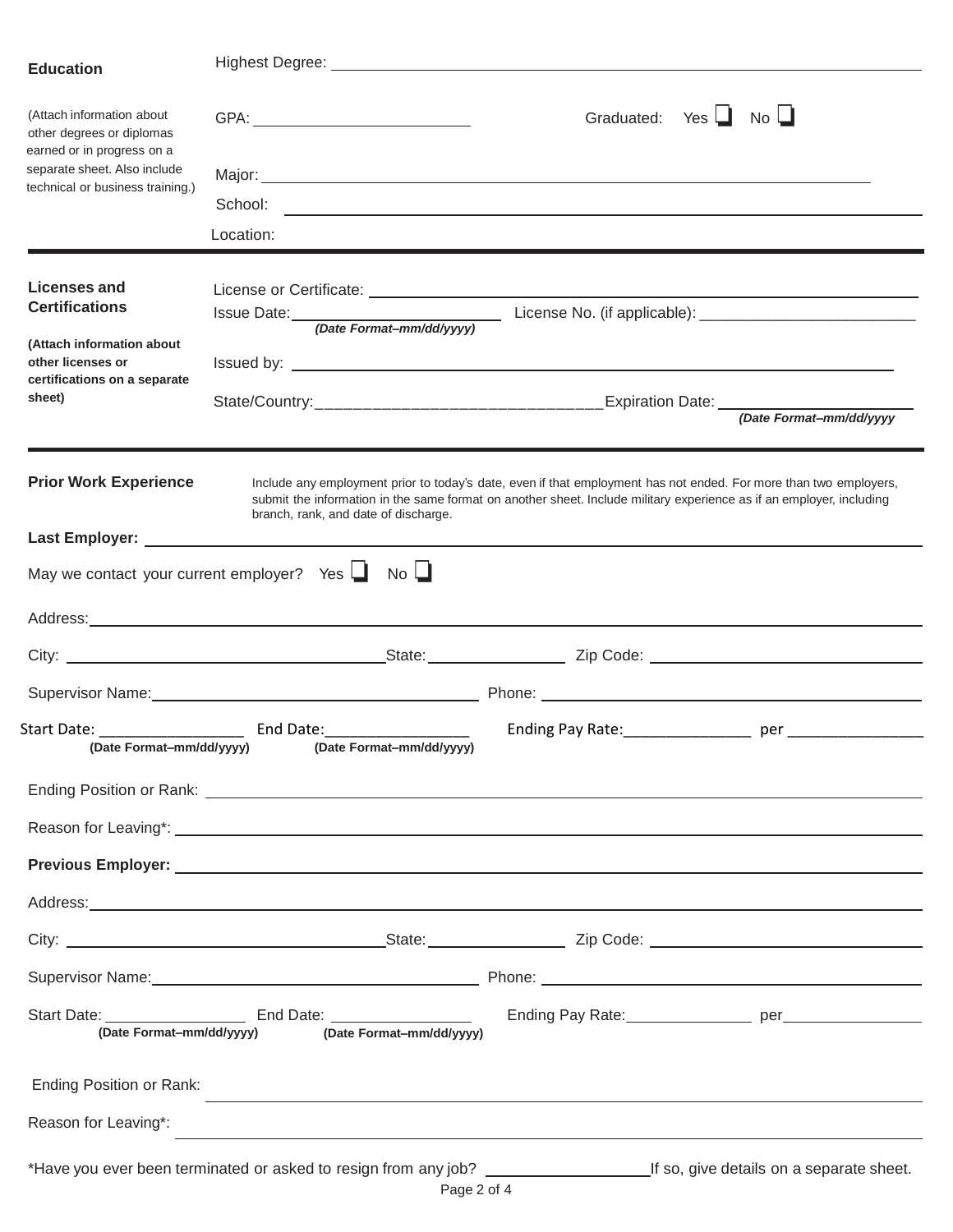| Camp Applying For: Camp Hale (Talihina, OK) |  |
|---------------------------------------------|--|
| <b>Boy Scout/Youth Experience:</b>          |  |
|                                             |  |
|                                             |  |
|                                             |  |
|                                             |  |
|                                             |  |
|                                             |  |

**References** Give the names of three persons not related to you whom you have known for at least three years.

| <b>Name</b> | Address, Phone, Email | Company | <b>Years Acquainted</b> |
|-------------|-----------------------|---------|-------------------------|
|             |                       |         |                         |
|             |                       |         |                         |
| J           |                       |         |                         |

Applicants are subject to background investigations, including criminal background checks.

In compliance with federal law, all persons hired will be required to verify their identity and eligibility to work in the United States and to complete the required employment eligibility verification document form upon hire.

Please read carefully before signing:

I attest with my signature below that I have given the Indian Nations Council, Boy Scouts of America, true and complete information on this application. No requested information has been concealed. I authorize investigation of all statements contained in this application for employment as may be necessary in arriving at an employment decision. I understand that the results of any investigation may be disclosed to other employees involved in the hiring process and I consent to the dissemination of the results of any investigation to such employees. I authorize the Indian Nations Council, Boy Scouts of America, to contact references provided for employment reference checks. If any information I have provided is untrue, or if I have concealed material information, I understand that this will constitute cause for the denial of employment or immediate dismissal.

I understand that neither the completion of this application nor any other part of my consideration for employment establishes any obligation for the Indian Nations Council, Boy Scouts of America, to hire me. If I am hired, I understand that either the Indian Nations Council, Boy Scouts of America, or I can terminate my employment at any time and for any reason, with or without cause and without prior notice. I understand that no representative other than the Scout Executive has any authority to enter into any agreement contrary to the foregoing or make any oral assurance or promise of continued employment.